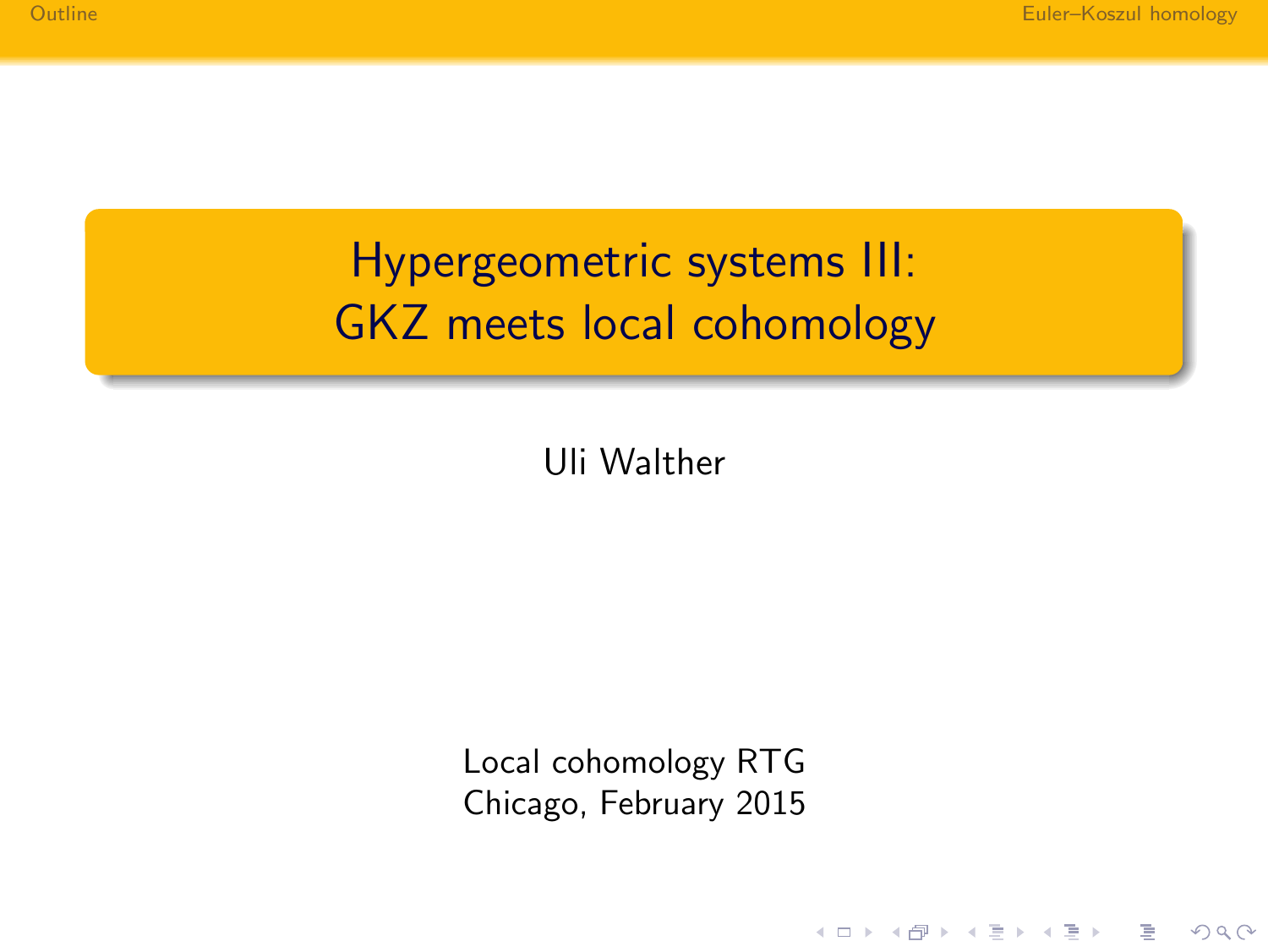# **Outline**



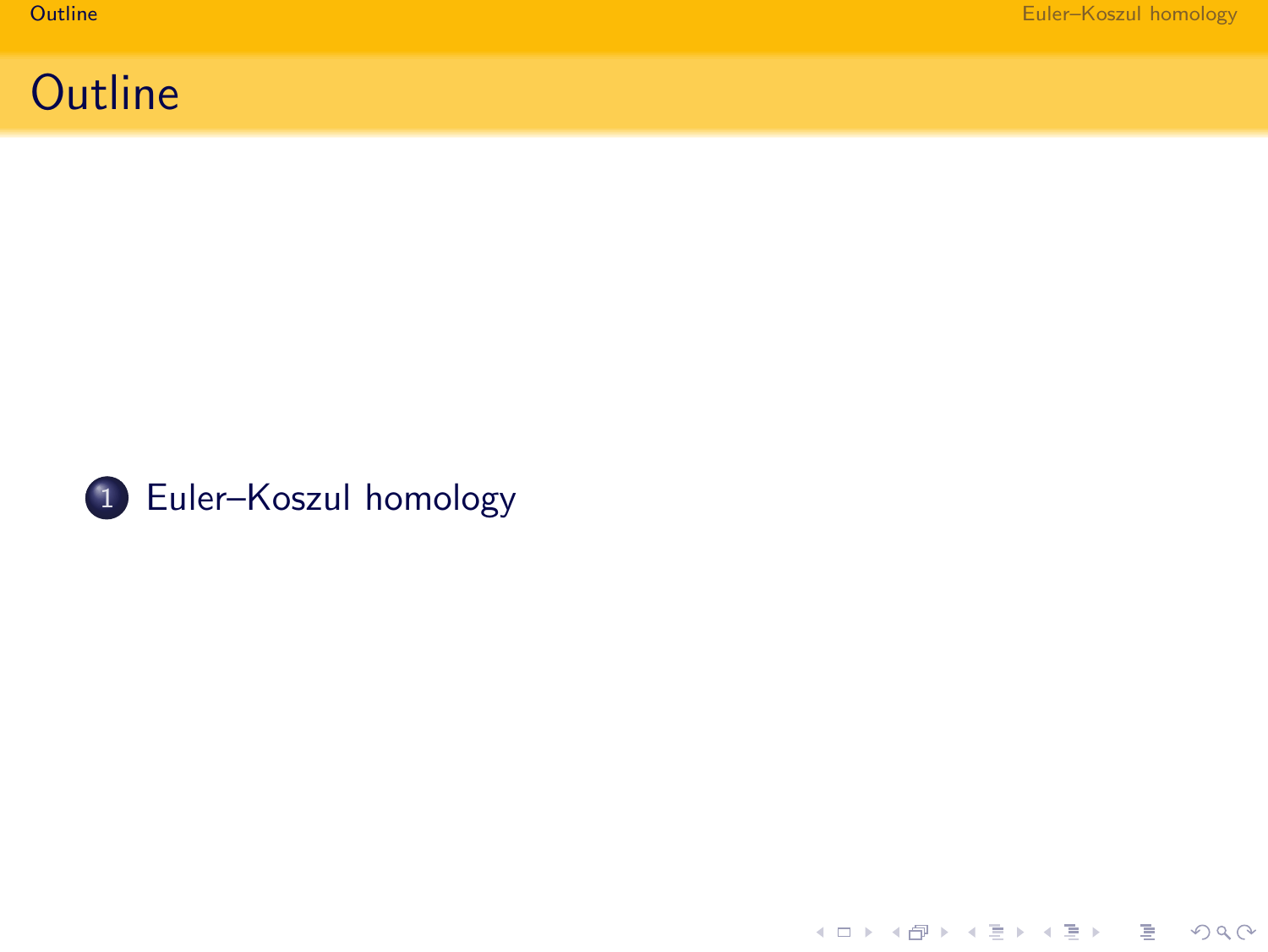K ロ > K @ > K 할 > K 할 > → 할 → ⊙ Q @

Recall: 
$$
\overline{a} = \overline{a}
$$

- $A \in \mathbb{Z}^{d \times n}$ ,  $\mathbb{Z}A = \mathbb{Z}^d$ , pointed.
- $R_A = \mathbb{C}[\partial], \mathcal{O}_A = \mathbb{C}[x], D_A = \mathcal{O}_A \langle \partial \rangle.$
- $I_A = \text{ker}(x_j \to t^{a_j}), R_A/I_A = \mathbb{C}[\mathbb{N}A].$

<span id="page-2-0"></span>• 
$$
H_A(\beta) = D_A(I_A, E - \beta)
$$
.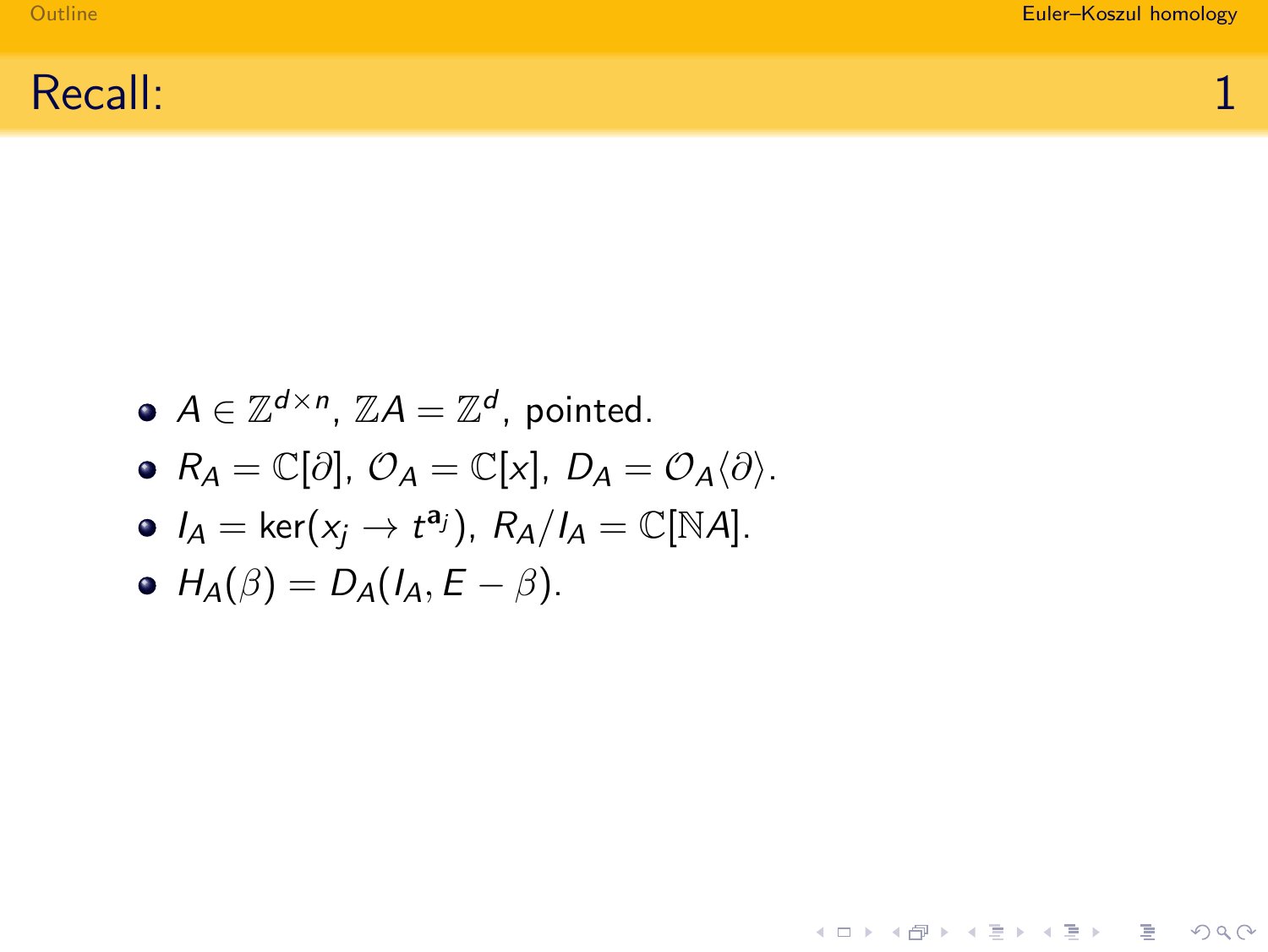# Euler–Koszul technology 2

Exercise: (with  $E_i = a_{i,1}x_1\partial_1 + \ldots + a_{i,n}x_n\partial_n$ )

$$
x^{\mathbf{u}}E_i - E_i x^{\mathbf{u}} = -(A \cdot \mathbf{u})_i x^{\mathbf{u}},
$$
  

$$
\partial^{\mathbf{u}}E_i - E_i \partial^{\mathbf{u}} = (A \cdot \mathbf{u})_i \partial^{\mathbf{u}}.
$$

• define 
$$
-\deg_A(x_j) = \mathbf{a}_j = \deg_A(\partial_j)
$$
.

 $E_i$  induces  $D_A$ -linear endo of  $D_A \otimes_{R_A} S_A = D_A/I_A$  by

$$
E_i\circ (P\otimes 1):=PE_i\otimes 1=(E_i+\deg_i(P))P\otimes 1
$$

where  $\deg_A = (\deg_1, \ldots, \deg_d).$ 

- $[E_i, E_j] = 0$ ; can form Koszul complex  $\mathcal{K}_{\bullet}(S_A; \beta)$  on  $S_A$ .
- $\rightsquigarrow$  Euler–Koszul functor:  $\mathbb{Z}^d$ -graded  $R_A$ -mods  $\rightarrow$   $D_A$ -mods.

<span id="page-3-0"></span>• Key detail: 
$$
\mathcal{H}_0(S_A; \beta) = M_A(\beta)
$$
.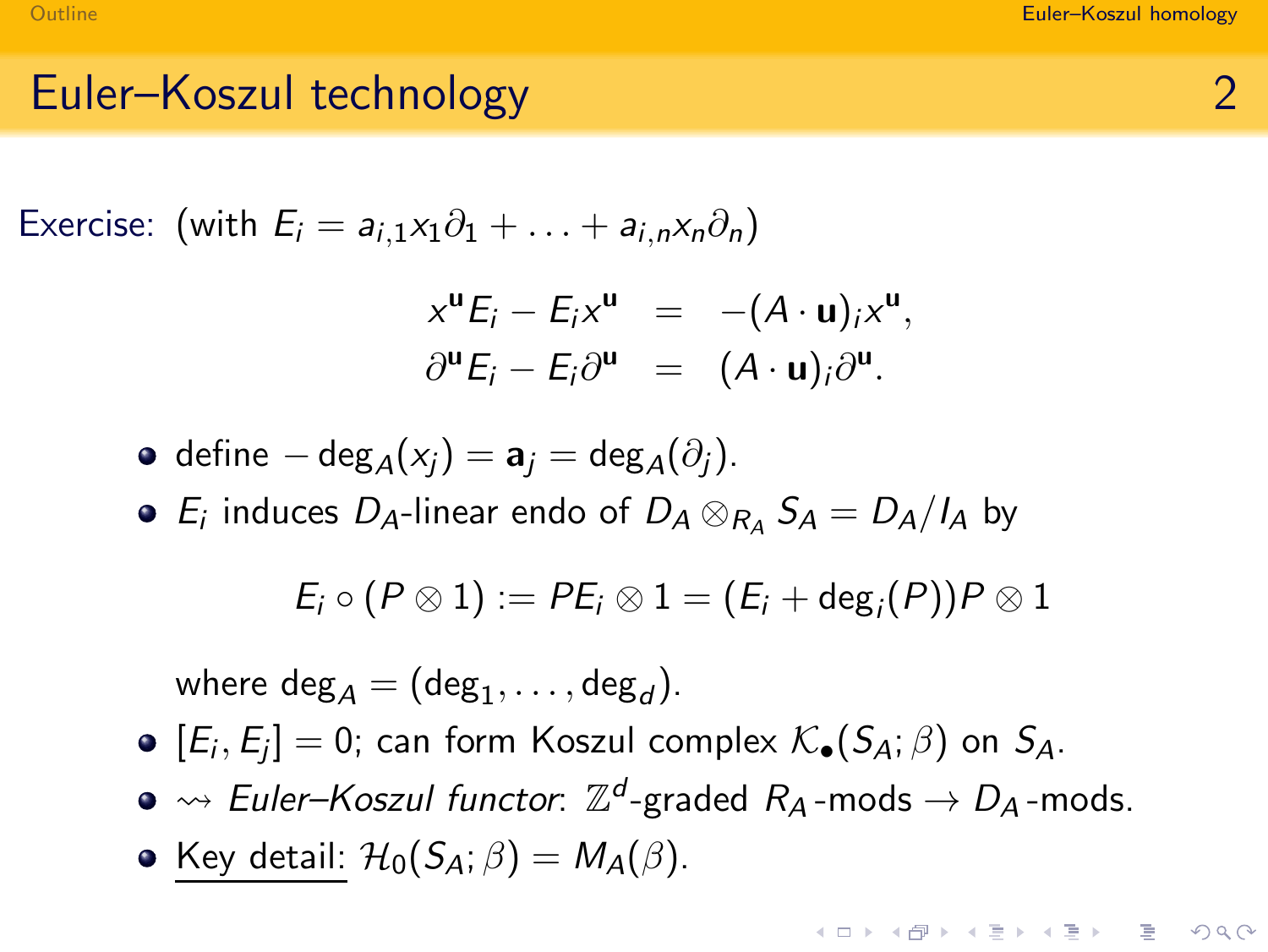K ロ ▶ K 레 ▶ K 코 ▶ K 코 ▶ 『 코 │ ◆ 9 Q (\*

# Rank versus volume: reminders 3

- $\bullet$  A generic weight L gives a regular trinagulation of A
- **•** To each simplex  $\tau$  in the triangulation belong vol( $\tau$ ) many  $\phi_{\mathbf{v}}$ where  $A\mathbf{v} = \beta$ .
- **If**  $\beta$  generic, all such  $\phi_v$  form basis of solutions for  $M_A(\beta)$ .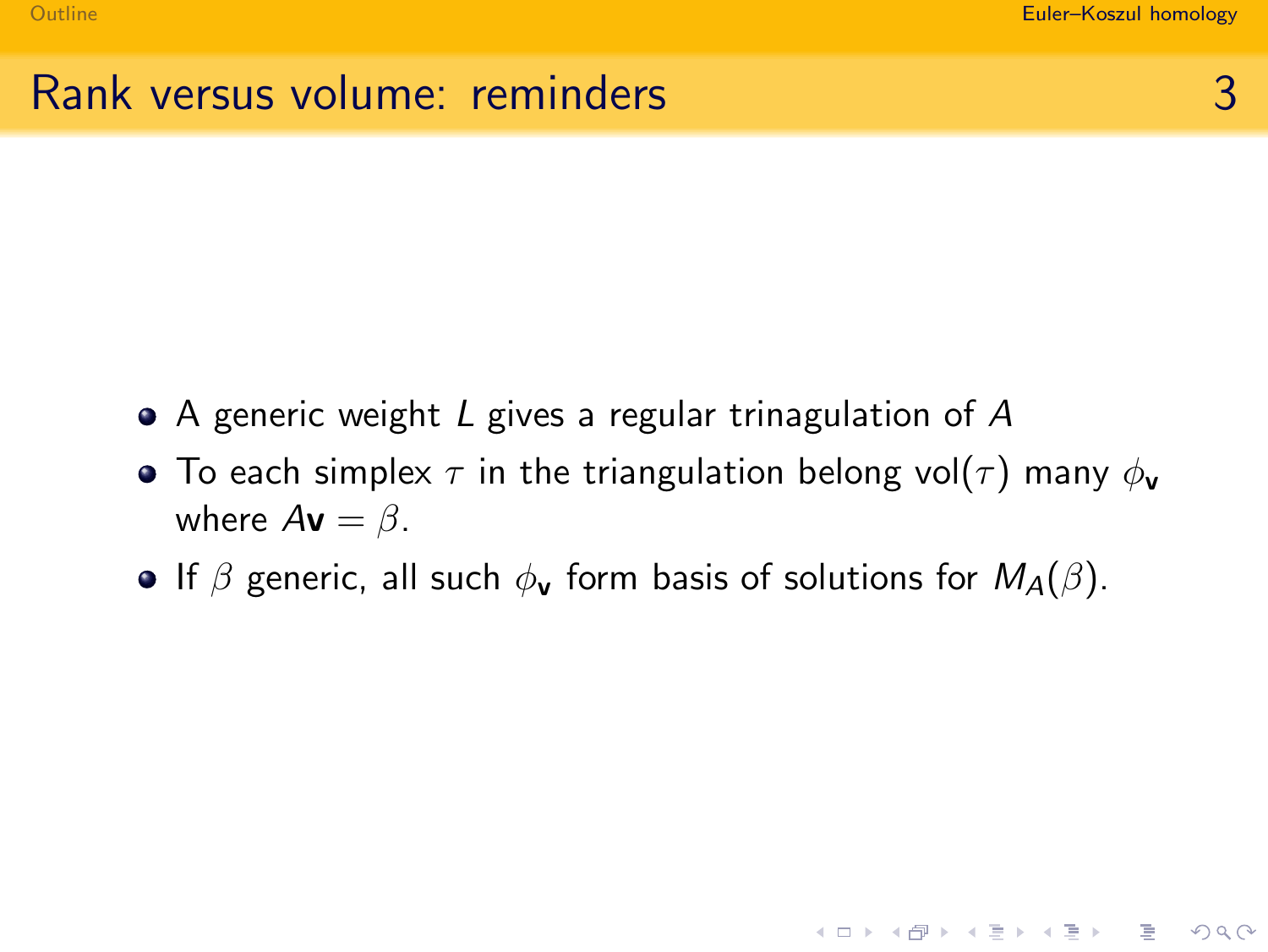# $Rank > vol$  I: the setup  $44$



Each  $N \in \{S_A, \tilde{S}_A, C\}$  gives Euler–Koszul complex



イロト イ押ト イヨト イヨト  $\equiv$  $QQ$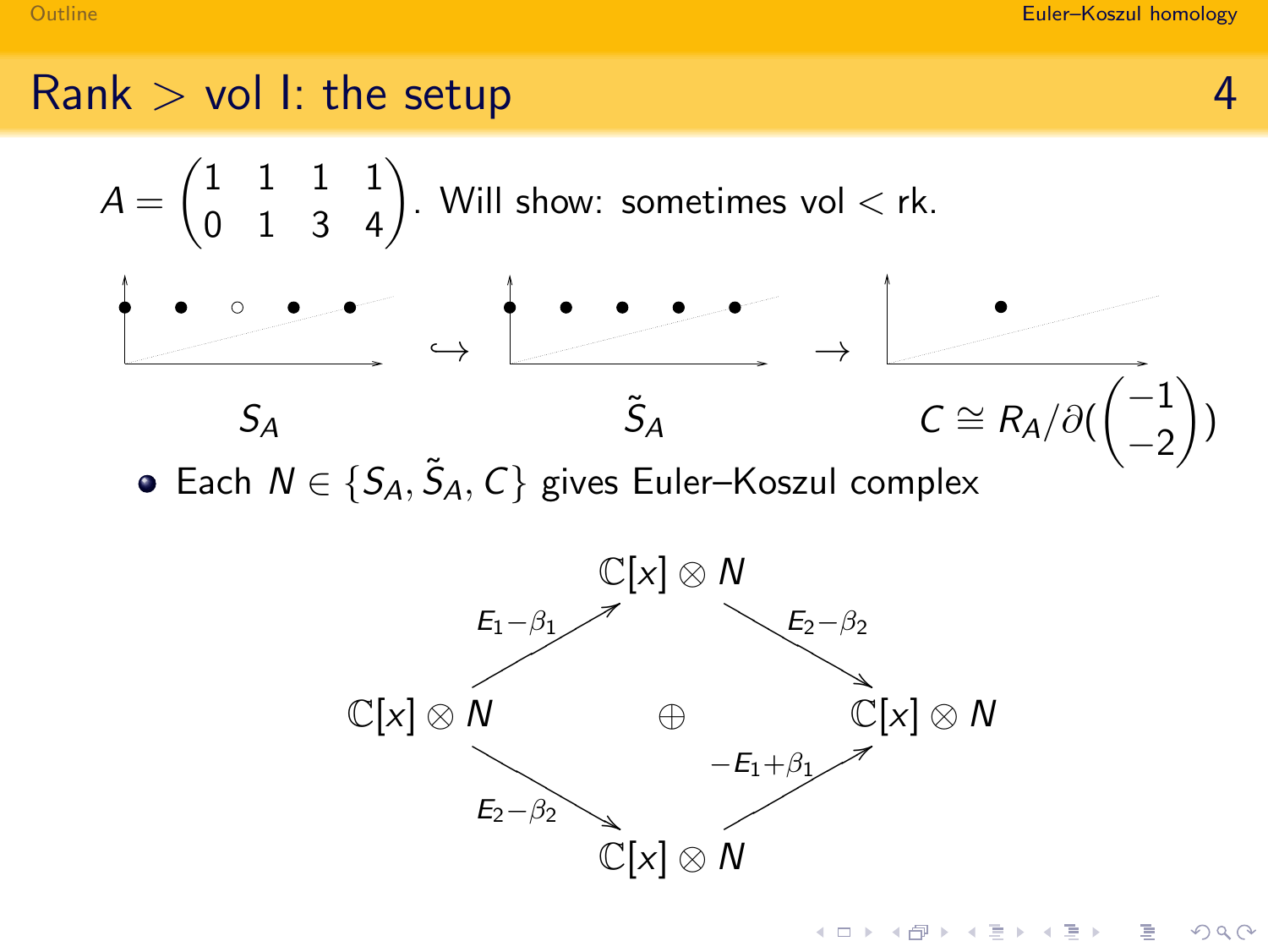# $Rank > vol$  II: the graded complex  $5$

• grade  $D_A$  by  $x \mapsto 1$ ,  $\partial \mapsto 0$ . Note:  $gr(D_A) = \mathbb{C}[x, \partial]$ .



If  $N=\tilde{S}_A$ , graded complex exact  $(\tilde{S}_A$  is Cohen–Macaulay).

• Spectral sequence theorem:

qraded complex exact  $\implies$  actual complex exact.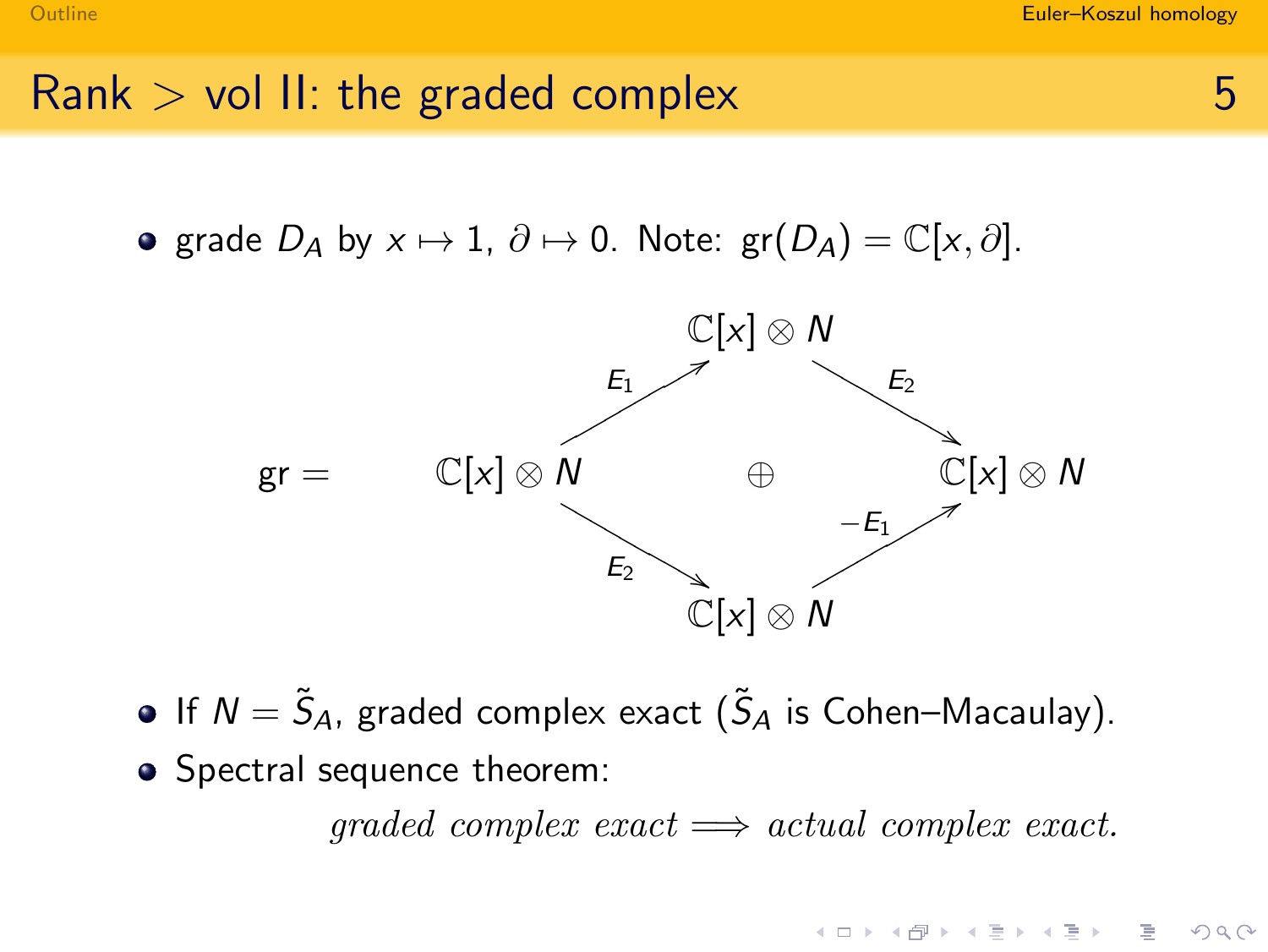# $Rank > vol$  III: hunting for jumps  $68<sub>1</sub>$

### L.e.s. of Euler–Koszul homology:



Rank is additive. . . rk $(\mathcal{H}_0(\tilde{S}_A,\beta))$  constant $=$  vol $(A)$ . . .

 $\bullet$  ... investigate  $\mathcal{K}_{\bullet}(C;\beta)!$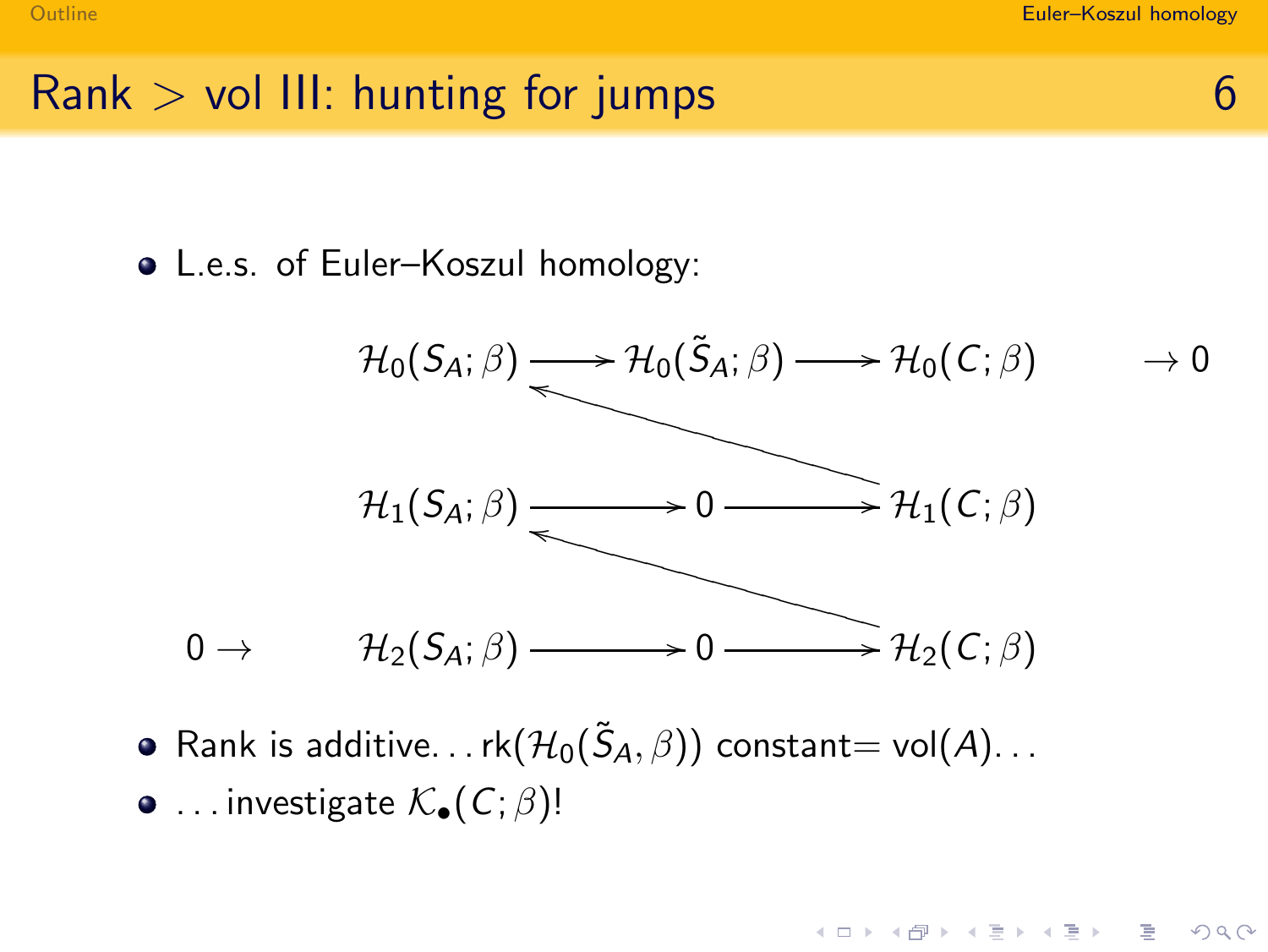# $Rank > vol$  IV: getting closer

What is  $\mathcal{K}_{\bullet}(\mathcal{C}; \beta)$  like?

- Recall:  $C$  sits in degree  $(1, 2)$ .
- $\bullet \mathbb{C}[x] \otimes C = D_A/D_A(\partial_1, \ldots, \partial_n) \cong \mathbb{C}[x]$  shifted by  $(1, 2)$ :
- shift affects Euler–Koszul:

$$
E_1 \circ P = (E_1 + \deg_A(P) + 1)P = P(E_1 + 1) = P,
$$
  
\n
$$
E_2 \circ P = (E_2 + \deg_A(P) + 2)P = P(E_2 + 2) = 2P.
$$
  
\nsince  $E_i$  has  $\partial_j$  to right, which is 0 in  $\mathbb{C}[x] \otimes C$ .

• 
$$
(E_1 - \beta) \circ P = (1 - \beta_1)P
$$
,  $(E_2 - \beta) \circ P = (2 - \beta_2)P$ .

• if  $\beta = (1, 2)$  both endos are zero, if not one is unit.

$$
\color{red}\bullet
$$

$$
\mathcal{H}_{\bullet}(\beta; C) = \left\{ \begin{array}{cl} (\mathbb{C}[x], \mathbb{C}[x] \oplus \mathbb{C}[x], \mathbb{C}[x]) & \text{if } \beta = (1, 2); \\ (0, 0, 0) & \text{else.} \end{array} \right.
$$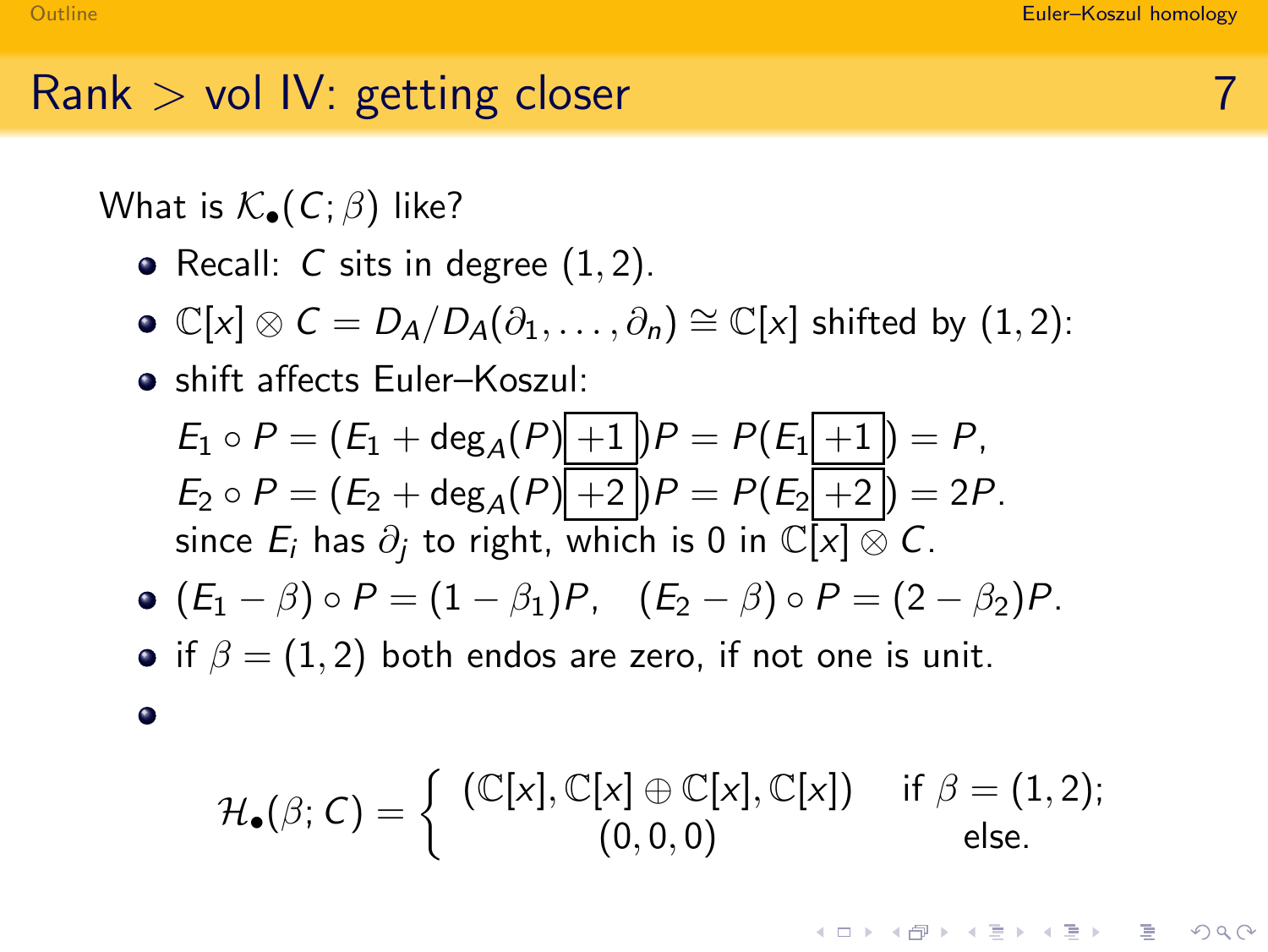# $Rank > vol$  V: finding jumps  $8$

- **•** Feed back into les:
- For  $\beta \neq (1,2)$ , rk $(H_A(\beta)) =$  rk $(\mathcal{H}_0(\tilde{S}_A,\beta)) =$  vol $(A)$ .
- For  $\beta = (1, 2)$ ,

$$
0 \to \underbrace{{\mathcal H}_1 \big( \mathit{C} ; \beta \big)}_{\mathsf{rk}=2} \to \underbrace{{\mathcal H}_0 \big( S_{\mathcal{A}} ; \beta \big)}_{\mathsf{rk}=7} \to \underbrace{{\mathcal H}_0 \big( \tilde{S}_{\mathcal{A}} ; \beta \big)}_{\mathsf{rk}=4} \to \underbrace{{\mathcal H}_0 \big( \mathit{C} ; \beta \big)}_{\mathsf{rk}=1} \to 0
$$

- Rank is additive in exact sequences.
- rk $(M_A(\begin{pmatrix} 1 \ 2 \end{pmatrix}$  $\binom{1}{2}$ )) = 2 + 4 - 1 = 5 > 4.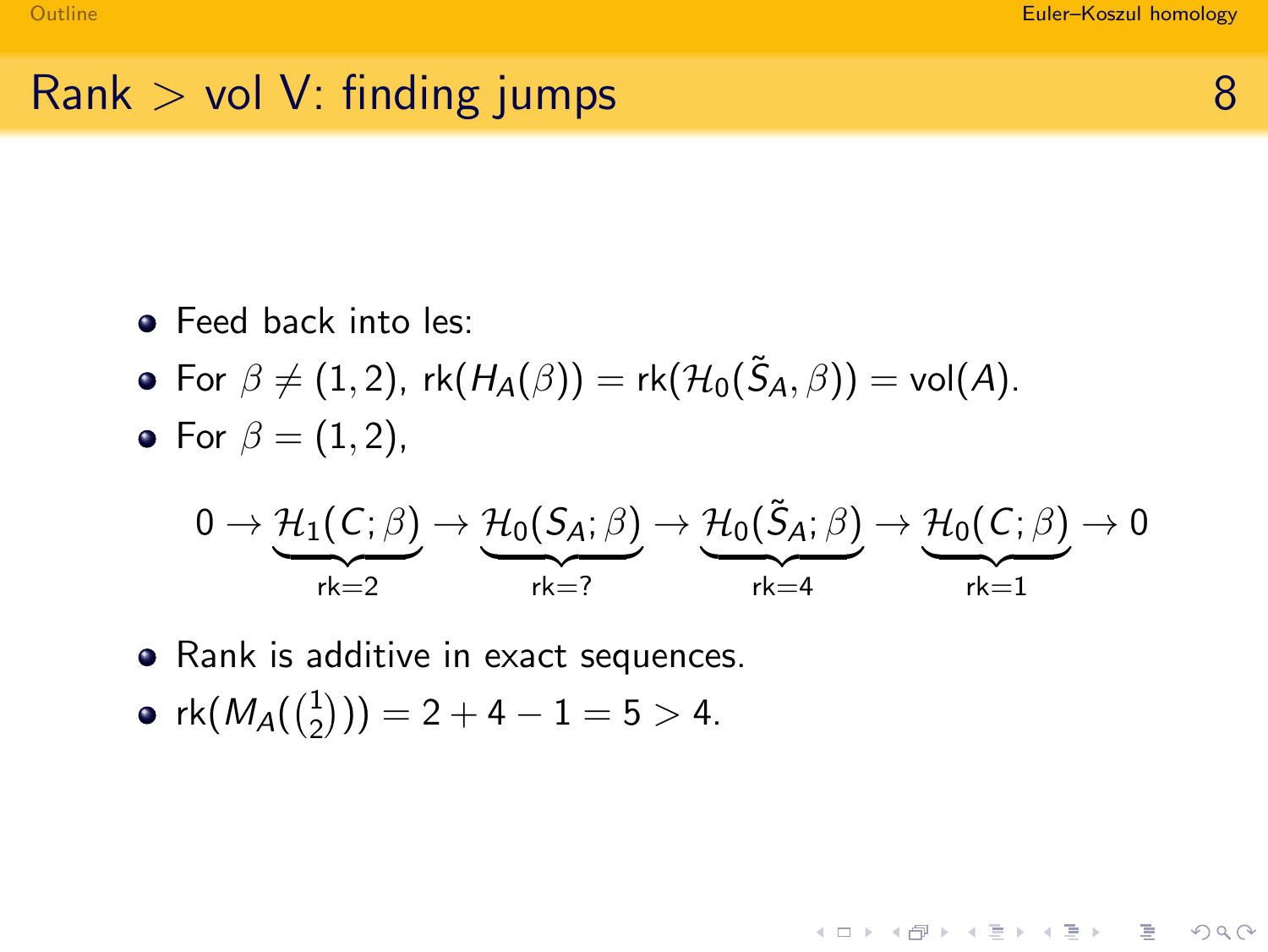**A DIA K PIA SE A SHA SHA K DIA K** 

- $\bullet \{\beta \mid \text{rk}(H_A(\beta)) > \text{vol}(A)\} =: \mathcal{E}_A.$
- $\bullet$   $\mathcal{E}_A$  =subspace arrangement, each parallel to a face of  $\mathbb{R}_+ A$
- $\mathcal{E}_\mathcal{A} \ni \beta \Leftrightarrow \beta \in \overline{\text{deg}_A(\text{Ext}^i_{R_A}(S_A,R_A))}^{Zar}$  for some  $i > n d$
- $\bullet \mathcal{E}_A \ni \beta \Leftrightarrow \mathcal{K}_\bullet(S_A;\beta)$  not resolution
- $\phi$   $\beta \mapsto$  rk( $H_A(\beta)$ ) is upper semi-continuous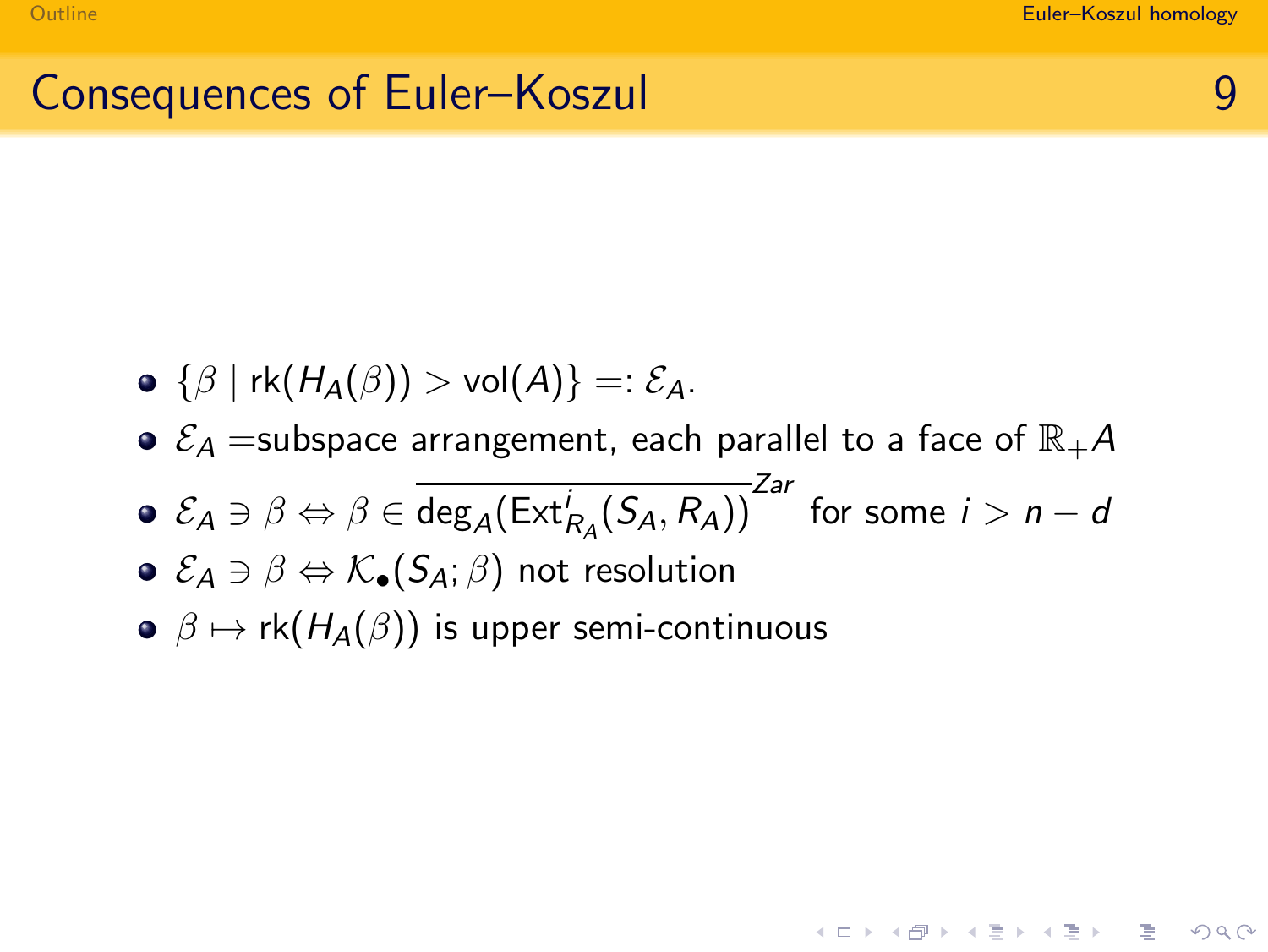# Local cohomology and jumps 10

Setup: 
$$
A = \begin{pmatrix} 1 & 1 & 1 & 1 \\ 0 & 1 & 3 & 4 \end{pmatrix}
$$
,  $\mathfrak{m} = \langle \partial_1, \dots, \partial_4 \rangle$ .  
We compute  $H^i_{\mathfrak{m}}(S_A)$ .

- Fact:  $H^i_{\mathfrak{m}}(S_A) = H^i_{\partial_1, \partial_4}(S_A)$  since  $\partial_3^3 \partial_1^2 \partial_3$ ,  $\partial_3^3 \partial_4^2 \partial_1 \in I_A$
- Recall: Čech complex

$$
S_A \to S_A[\partial_1^{-1}] \oplus S_A[\partial_4^{-1}] \to S_A[\partial_1^{-1}\partial_4^{-1}].
$$

- Each module is graded C-space.
- Local cohomology becomes inclusion/exclusion of dots: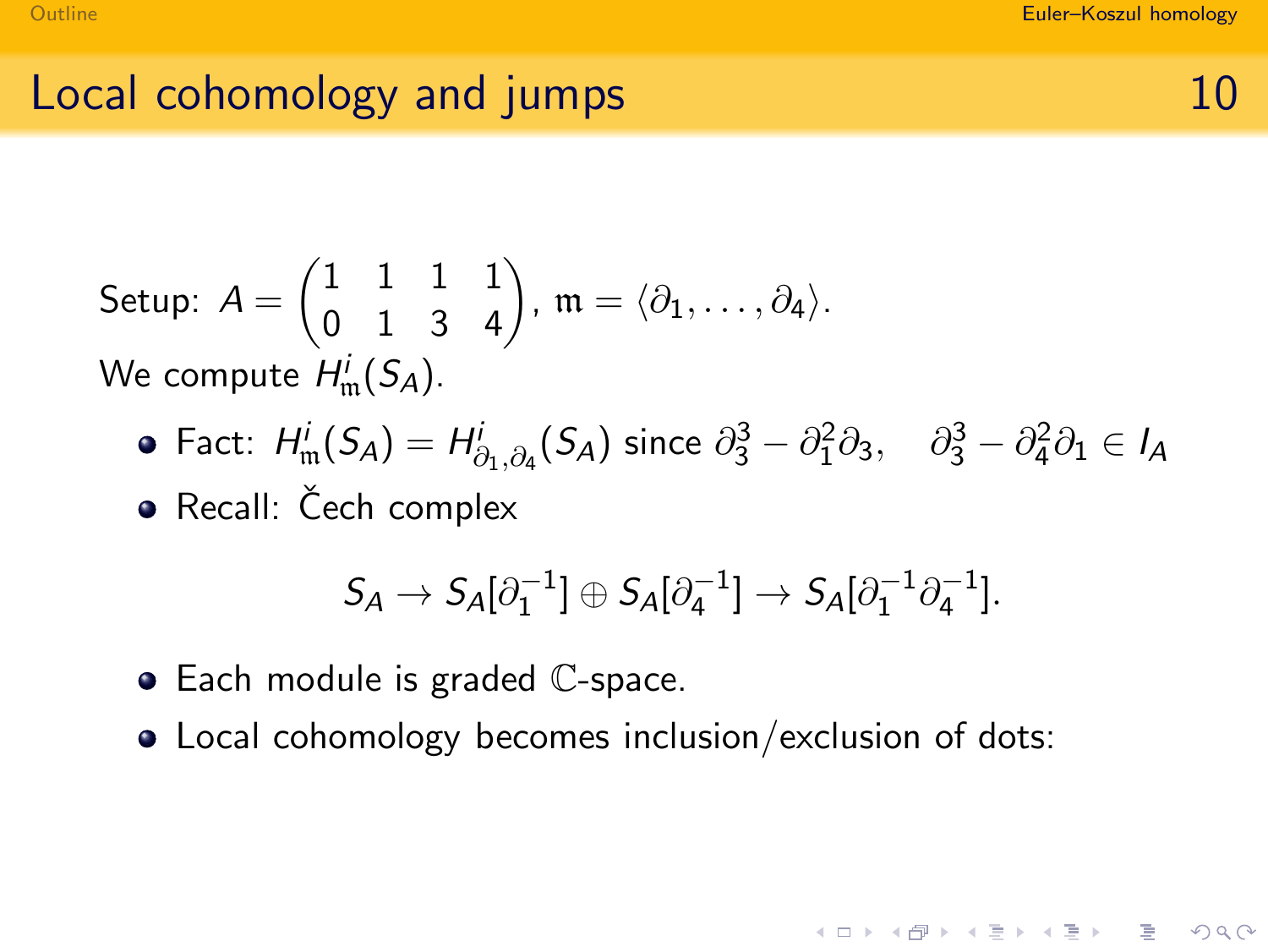# Inclusion/exclusion on pictures 11

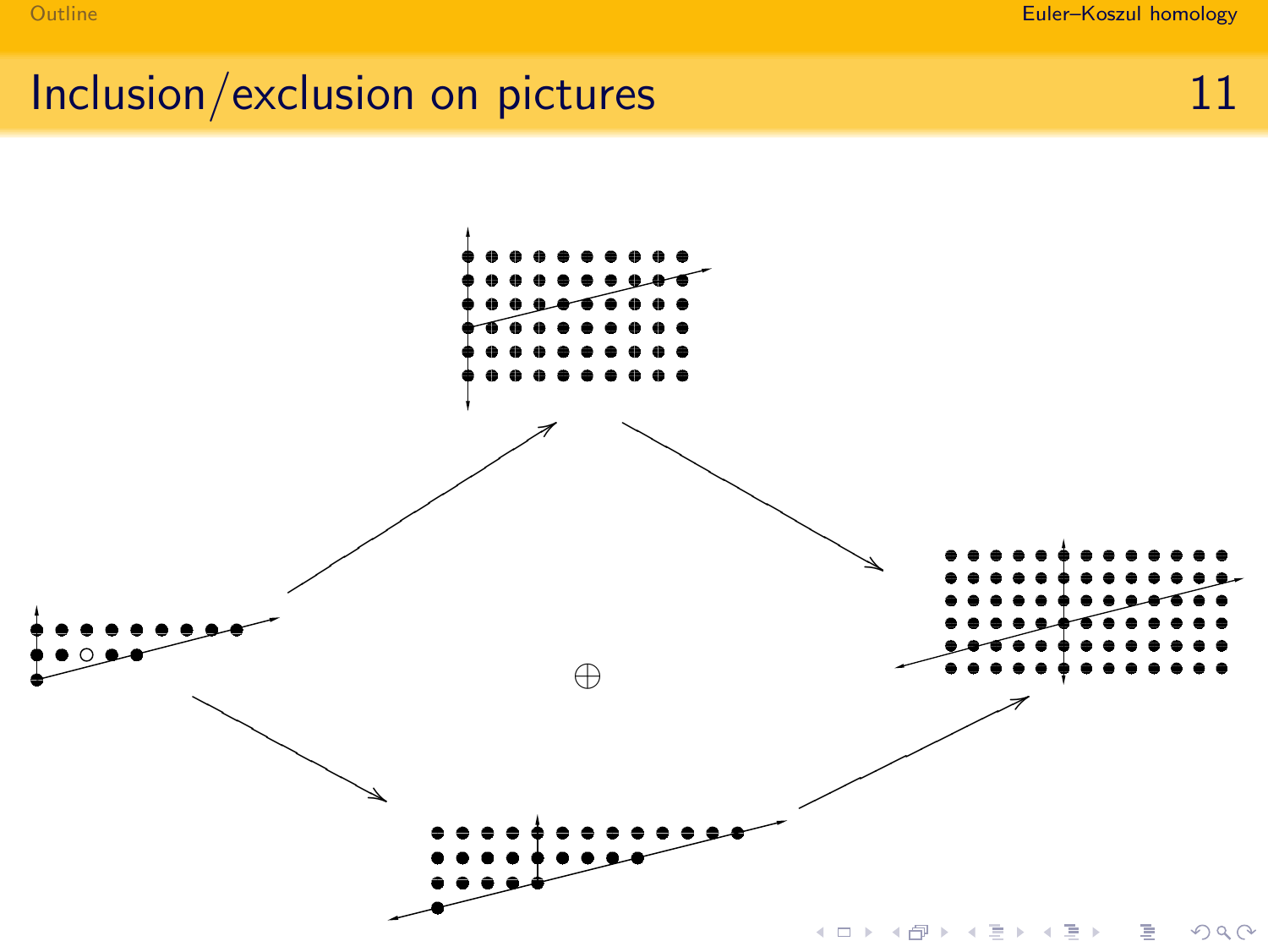K ロ > K @ > K 할 > K 할 > → 할 → ⊙ Q @

# Inclusion/exclusion on pictures 12

Homology: none at left, much at right. Middle:



Note:

$$
(H_{\mathfrak{m}}^{&d}(S_A))_{\beta}\neq 0 \Leftrightarrow \mathsf{rank}\gt \mathsf{volume} \mathsf{in} \mathsf{M}_A(\beta).
$$

(In general: must take Zariski closure!)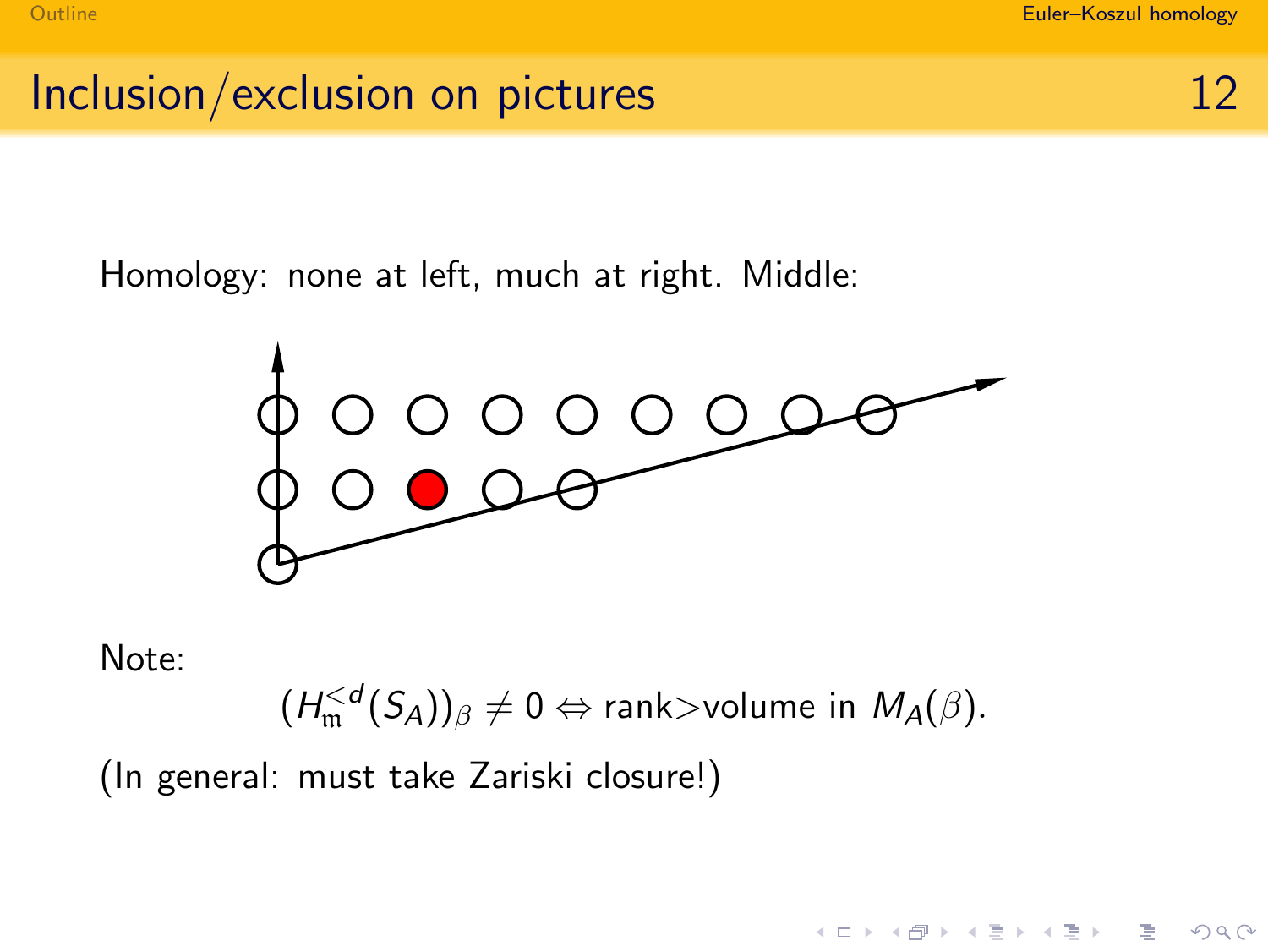**KORK ERRY ABRICAN BIRD AGA** 

# Open questions 13

- **•** predict size of jump at  $\beta \in \mathcal{E}_A$  by algebraic data
- bound sup  $\frac{\mathsf{rk}(H_A(\beta))}{\mathsf{vol}(A)}$  better than by  $2^{2d}$
- consider  $sol(H_A(\beta))$  as function of  $\beta$ .
	- gives constructible sheaves?
	- in terms of local cohomology?
- what is the monodromy around  $\Delta_A$ ?